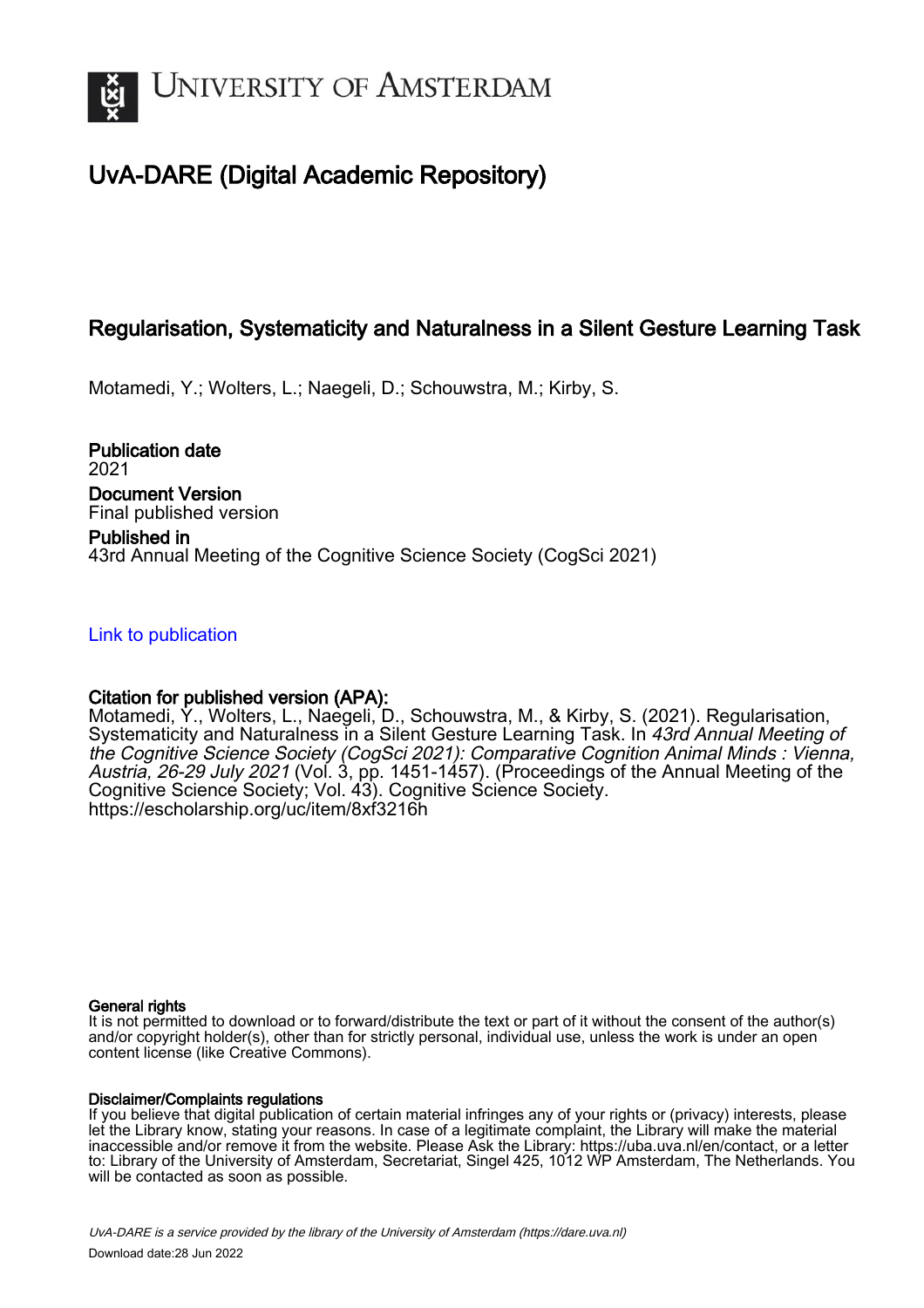## **Regularisation, Systematicity and Naturalness in a Silent Gesture Learning Task**

**Yasamin Motamedi (Yasamin.Motamedi@ed.ac.uk)**

Centre for Language Evolution, University of Edinburgh, 3 Charles Street, Edinburgh EH8 9AD, UK **Lucie Wolters (lwolters@exseed.ed.ac.uk)** Centre for Language Evolution, University of Edinburgh, 3 Charles Street, Edinburgh EH8 9AD, UK **Danielle Naegeli (d.s.u.naegeli@tilburguniversity.edu)** DCC, Tilburg University, Warandelaan 2, 5037 AB Tilburg, The Netherlands

**Marieke Schouwstra (m.schouwstra@uva.nl)**

ILLC, University of Amsterdam, Spuistraat 134, 1012 VB Amsterdam, The Netherlands

**Simon Kirby (Simon.Kirby@ed.ac.uk)**

Centre for Language Evolution, University of Edinburgh, 3 Charles Street, Edinburgh EH8 9AD, UK

#### **Abstract**

Typological analysis of the world's language shows that, of the 6 possible basic word orders, SOV and SVO orders are predominant, a preference supported by experimental studies in which participants improvise gestures to describe events. Silent gesture studies have also provided evidence for natural ordering patterns, where SOV and SVO orders are used selectively depending on the semantics of the event, a finding recently supported by data from natural sign languages. We present an artificial language learning task using gesture to ask to what extent preferences for natural ordering patterns, in addition to biases for regular languages, are at play during learning in the manual modality.

**Keywords:** silent gesture; constituent order; learning; regularization

#### **Introduction**

Languages can order the 3 basic clause constituents, subject (S), object (O) and verb (V), in 6 possible ways. However, these 6 possibilities are not uniformly distributed crosslinguistically; SVO and SOV orders comprise the basic word order for the considerable majority of the world's languages (Dryer, 2013; Napoli & Sutton-Spence, 2014).

A body of research using the silent gesture paradigm, where hearing participants produce gestures to communicate events without speech, have confirmed this preference experimentally, demonstrating that participants from different linguistic backgrounds produce SOV and SVO orders most frequently (Gibson et al., 2013; Goldin-Meadow et al., 2008; Hall et al., 2013; Meir et al., 2014). In particular, Schouwstra and de Swart (2014) investigated participants' ordering preferences for different types of events, suggesting that SOV and SVO order represent natural ordering for extensional and intensional events, respectively. Extensional events involve an action where a direct object is manipulated, usually involving movement through space (e.g. *throw*, *carry*), and where the direct object exists independently from the event itself. In contrast, intensional events are such that the meaning of the arguments, especially the direct object, are interpreted in relation to the event itself. That is, the object does not exist independently of the event, such as with creation events like *bake, paint* and *think.* 

Under this account, ordering preferences are conditioned on the semantics of the event. For intensional events, where the existence of the direct object is dependent on the action denoted by the verb, SVO orders are produced most frequently, with the direct object following the verb. For extensional events, SOV orders are preferred. This finding has been demonstrated in silent gesture production studies with speakers of different language backgrounds (Schouwstra & de Swart, 2014), and for the comprehension of ordered gesture sequences as well as in gesture production (Schouwstra et al., 2019). However, these studies focus only on improvisation — i.e. the spontaneous creation of communicative behaviour in the absence of conventions. In a study using a similar semantic distinction between events, Christiansen et al. (2016) tested ordering preferences in gesture sequences produced by pairs of interacting participants in a communication task, demonstrating that natural preferences held after several rounds of communication. More recently, evidence from two sign languages, Brazilian Sign Language (Libras) and Nicaraguan Sign Language (NSL) suggest that semantically-conditioned word order preferences are present in natural languages (Flaherty et al., 2018; Napoli et al., 2017). These systems are, of course, not improvised, but conventional linguistic systems that are the product of transmission to new learners over time. The question remains, however, how these semantic distinctions persist or arise in natural language, and whether the bias for natural ordering patterns seen in improvisation studies applies during learning.

While improvisational studies such as those described above are a valuable tool for probing which cognitive biases are at play in the absence of any conventions, they are not the only methodological tool to investigate cognitive biases during different stages of communication. For example, artificial language learning (ALL) paradigms, in which participants are trained on artificially constructed 'languages' before being tested on what they have learnt, have been used widely to test hypotheses related to the cognitive biases that underpin language learning under different constraints (Culbertson et al., 2012; Fedzechkina et al., 2012; Ferdinand et al., 2019; Hudson Kam & Newport, 2005). Culbertson et al. (2012) used an ALL paradigm to investigate biases for noun phrase ordering patterns. As with ordering of basic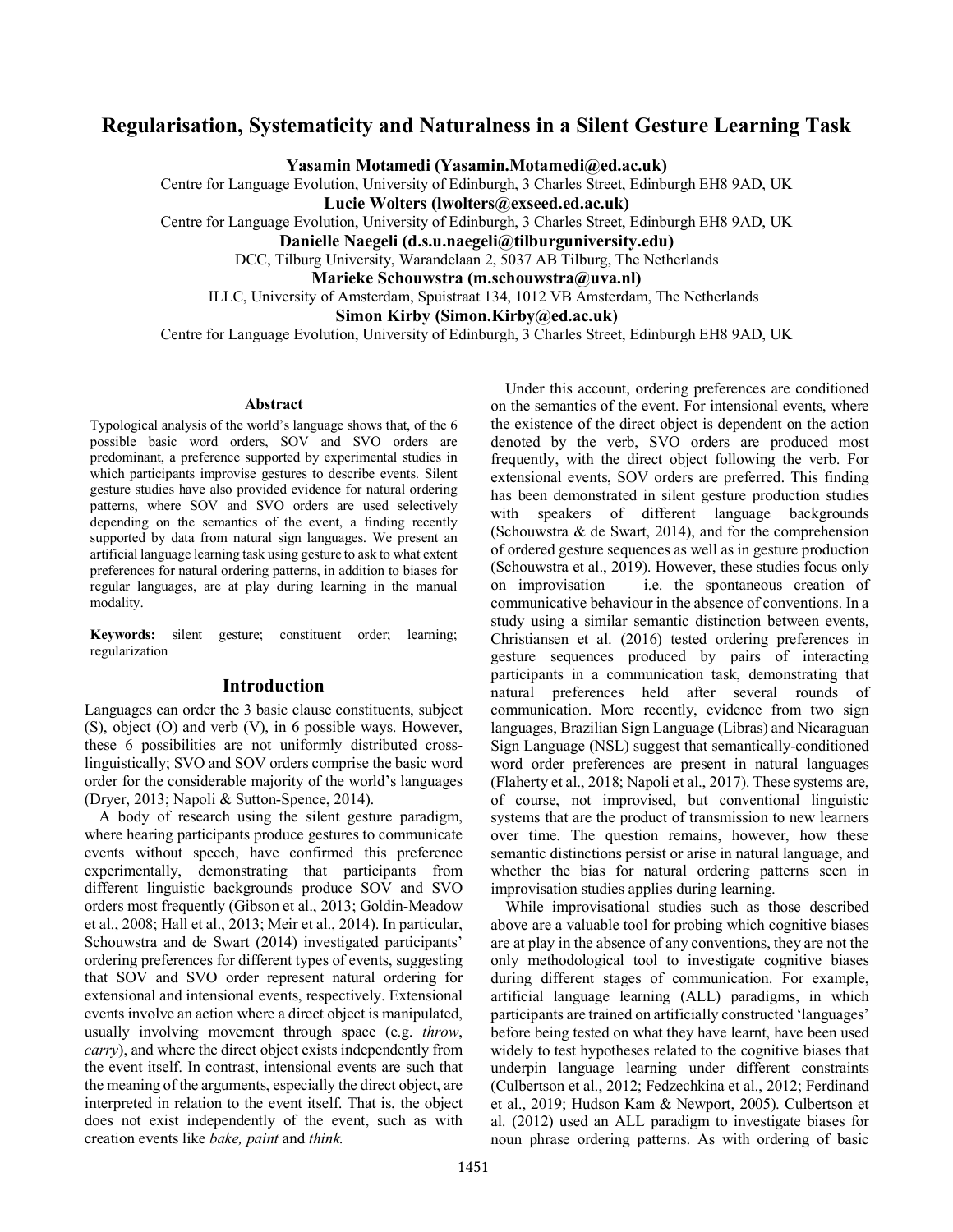constituents, noun phrase ordering patterns are not uniformly distributed across languages, but harmonic patterns, where the position of the modifier is consistent relative to the noun, are more common than non-harmonic orders. Culbertson and colleagues trained participants on different input 'languages' with different proportions of each ordering pattern, showing that participants' ability to learn (and further regularise) the more systematic harmonic patterns was greater than learning of non-harmonic patterns, and thus offers evidence for an individual-level learning bias shaping language typology. Ferdinand et al. (2019) used an ALL task alongside a domaingeneral learning task to demonstrate biases for regularisation in learning. Their results showed that regularisation occurred in both tasks, though more so in the language learning task, suggesting both domain-general and domain-specific sources for regularisation biases during learning.

While silent gesture studies focussing on word order have rarely looked beyond the improvisation stage, ALL experiments have largely focused on written or spoken language. The use of the manual modality in silent gesture experiments, as a potentially linguistic modality used by participants for whom it is *not* linguistic (i.e. spoken language users), can further reduce the influence participants' existing linguistic knowledge will bring to bear on the task. Furthermore, the question remains whether the same learning biases operate across different linguistic modalities.

Here, we apply an ALL paradigm similar to the design of the linguistic task used by Ferdinand et al (2019) to the manual modality, training participants on gesture sequences shown at different frequencies before assessing which gesture sequences they select in a testing phase. Participants in our study were shown gesture sequences denoting either an extensional or an intensional event — those sequences were ordered either with SOV or SVO order, and we manipulated the frequency with which they saw each order with each event type during training. In a forced-choice testing stage, we presented participants with each event type repeatedly over several trials and asked them to select a gesture sequence in a two forced-choice task, between either an SOV- or SVO-ordered sequence.

We ask firstly whether participants learn the ordering patterns of silent gesture sequences, based on the frequency with which they see each order-event mapping during the training stage. We also ask how participants change the input they learn from. Do participants regularise the input frequencies they are trained on, or do they probability match? In order words, are their output behaviours less variable than training, and if so, how does this reduction in variability compare to that seen in other modalities? Do participants systematise their input in favour of a single order? Is there a tendency for participants to produce output behaviours that treat the two event types more similarly than their training input? Finally, we ask whether participants reproduce or overproduce the natural mappings seen in training, such that SOV order corresponds to extensional events and SVO order to intensional events. That is, do we replicate in a learning task the naturalness bias seen in improvisation tasks?

#### **Methods**

**Participants** 200 participants were recruited for an online experiment using the online crowdsourcing platform Prolific (www.prolific.co). Participants were prescreened to have English as their first language, and to have not participated in any of our previous silent gesture experiments. We excluded 1 participant due to an experiment error. The monetary compensation per participant was equivalent to £12.35 per hour.

**Materials** The experiment ran as a web app in the participant's web browser, using the JSpsych javascript library. Participants were shown 2 line drawings depicting different events (shown in figure 1) and 4 gesture videos throughout the experiment. The line drawings represented the extensional event 'nun throws ukulele', and the intensional event 'nun thinks of ukulele'. Both pictures corresponded to two videos displaying a member of the research team using 3 gestures (and no speech) to convey the information in the event, one using SOV word order (*nun-ukulele-throw/think*), the other SVO word order *(nun-throw/think-ukulele*). The distinct constituents conveyed in the videos were each gestured with a single unique gesture. All videos were 4.5 seconds long and can be accessed via our OSF page.



Figure 1. Event pictures used in the study, showing the extensional event *nun-throws-ukelele* (left) and the left and the left hand the left hand figure represents and the intensional event *nun-thinks of-ukelele* (right).

**Procedure** The experiment consisted of a training phase and a production phase. At the start of the training phase, participants were instructed to sit back and watch carefully. In each training trial, an event picture was displayed for 1000ms and then a gesture video corresponding to the event was displayed below the picture for the length of the video. In each production trial, an event picture was displayed with both corresponding gesture videos. The videos looped simultaneously and were displayed side-by-side below the event picture. The locations (left or right) of the videos were randomised per trial per participant. Participants were instructed to click on the gesture sequences "like they saw in the first part of the experiment". Both the training and production phase consisted of 20 trials showing 10 extensional and 10 intensional events in an order randomized per experiment phase per participant. Participants were not informed in advance about the number of trials in the study.

**Design** The experiment had a between-subjects design, in which participants were randomly assigned to one of four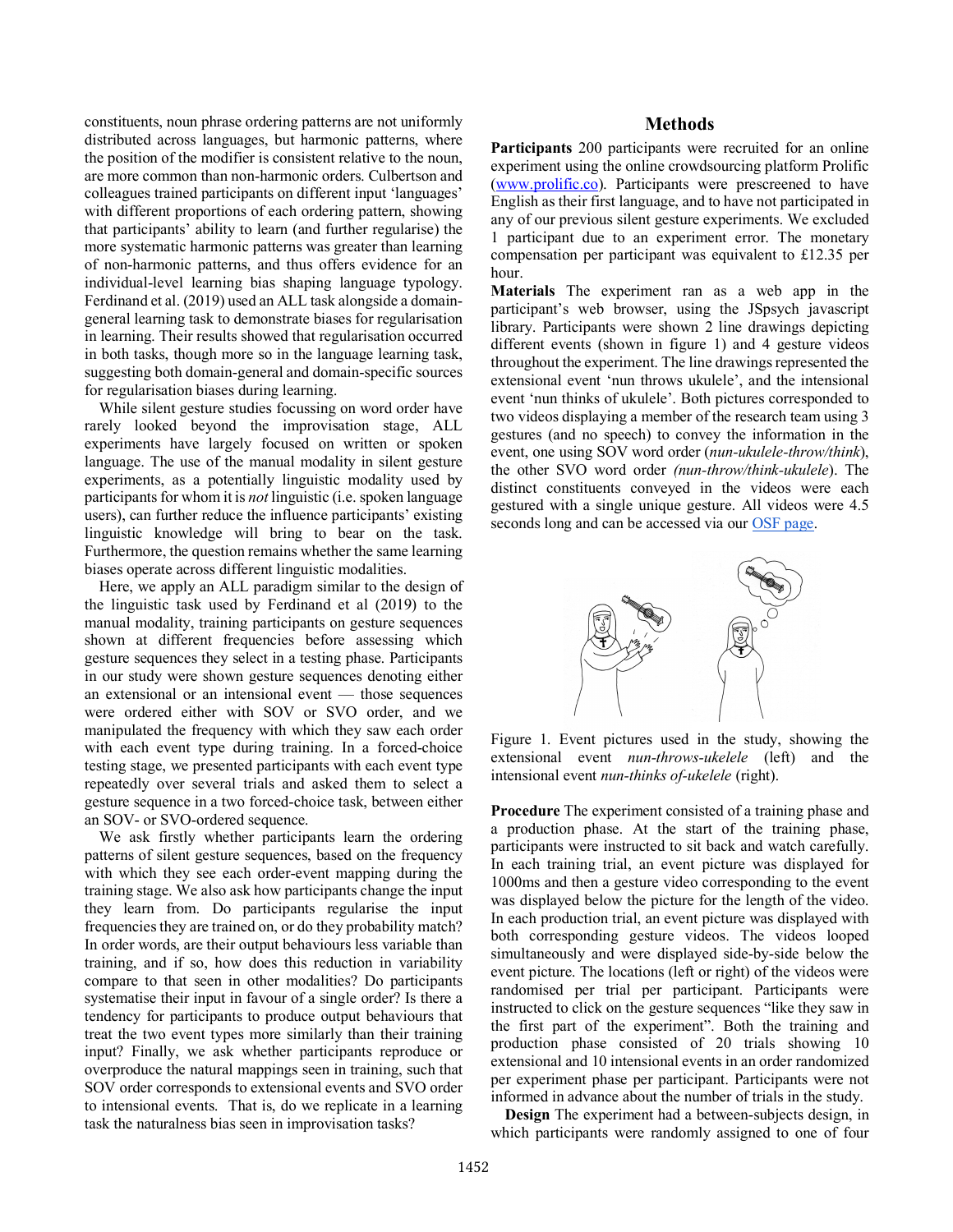training conditions, which varied according to the number of times participants saw videos with SOV or SVO order in the training phase. Each condition featured a majority order and a minority order, for each event type. The majority gesture video was displayed in 7/10 trials, and the minority gesture video in 3/10 trials. The order of presentation of the 20 trials was randomised per participant. In the *natural* condition (N=50), the majority orders reflected natural semantic mappings, following Schouwstra and de Swart (2014) – participants saw the extensional events gestured with an SOV majority, and the intensional events with an SVO majority order. In the *unnatural* condition (N=48), the natural semantic mappings were inverted, such that participants saw the extensional events gestured with an SVO majority, and the intensional events with an SOV majority order. In the *majority SVO* condition (N=49), participants saw both event types gestured with an SVO majority order, and in the *majority SOV* (N=52), condition participants saw both event types gestured with an SOV majority order. Table 1 summarises the input orders for each condition. The experimental design and analysis plan were pre-registered on the Open Science Framework prior to data collection<sup>1</sup>.

Table 1 Input proportions of SVO and SOV orders for each event type in each condition

| Condition              | <b>Extensional events</b> | <b>Intensional events</b> |
|------------------------|---------------------------|---------------------------|
| natural                | 70% SOV, 30% SVO          | 30% SOV, 70% SVO          |
| unnatural              | 30% SOV, 70% SVO          | 70% SOV, 30% SVO          |
| majority<br><b>SVO</b> | 30% SOV, 70% SVO          | 30% SOV, 70% SVO          |
| majority<br>SOV        | 70% SOV, 30% SVO          | 70% SOV, 30% SVO          |

## **Results**

#### **Learning**

Firstly, we analysed whether participants' responses show evidence of learning from the input they receive. We assessed whether participants' selections at each trial matched the majority order they saw in training for that event. Figure 2 illustrates the proportion of trials that matched the majority order. We analysed our data using a mixed effects logistic regression, implemented with R (R Core Team, 2013) and lme4 (Bates et al., 2015). Our model included fixed effects of condition, event type (extensional/intensional) and their interaction, with the outcome variable being a binary variable noting whether or not participants matched the majority order at each trial. We included a by-participant random intercept, with a random slope of event type. Both condition and event type were deviation coded. Model comparison revealed that

a simpler model, without event type, represented the best fit to the data ( $\gamma = 29.61$ ,  $p < 0.001$ ).



Figure 2: Plot showing the proportion of test trials in which participants select the input majority order, shown for each condition and each event type (shaded points), as well as the overall mean across conditions (right). Error bars represent bootstrapped 95% confidence intervals. Participants' selection of the majority trained order indicates learning, except in the unnatural condition; overall, participants select the majority order more frequently than would be expected by chance.

The model revealed a significant intercept ( $\beta$  = 0.83, SE = 0.16,  $z = 5.32$ ,  $p \le 0.001$ ), suggesting that, on average, participants across conditions select the majority order more than would be expected by chance. The model also revealed effects of condition for the unnatural condition ( $\beta$  = -1.45, SE  $= 0.27$ ,  $z = -5.32$ ,  $p < 0.001$ ), such that participants produce the majority order *less* often, and in the majority SVO condition ( $\beta$  = 0.95, SE = 0.28, z = 3.39, p < 0.001), such that participants produce the majority order more often in this condition. We relevelled the model to extract the coefficients for the natural condition; we find no condition effects for the natural or the majority SOV conditions.

#### **Systematisation**

We define systematicity as the case where meanings across the system are treated the same  $way - i.e.$  the most systematic ordering preference would use the same constituent order for all event descriptions. In this way, we can measure an

 <sup>1</sup> Pre-registration and all analysis files available at https://osf.io/4wnjv/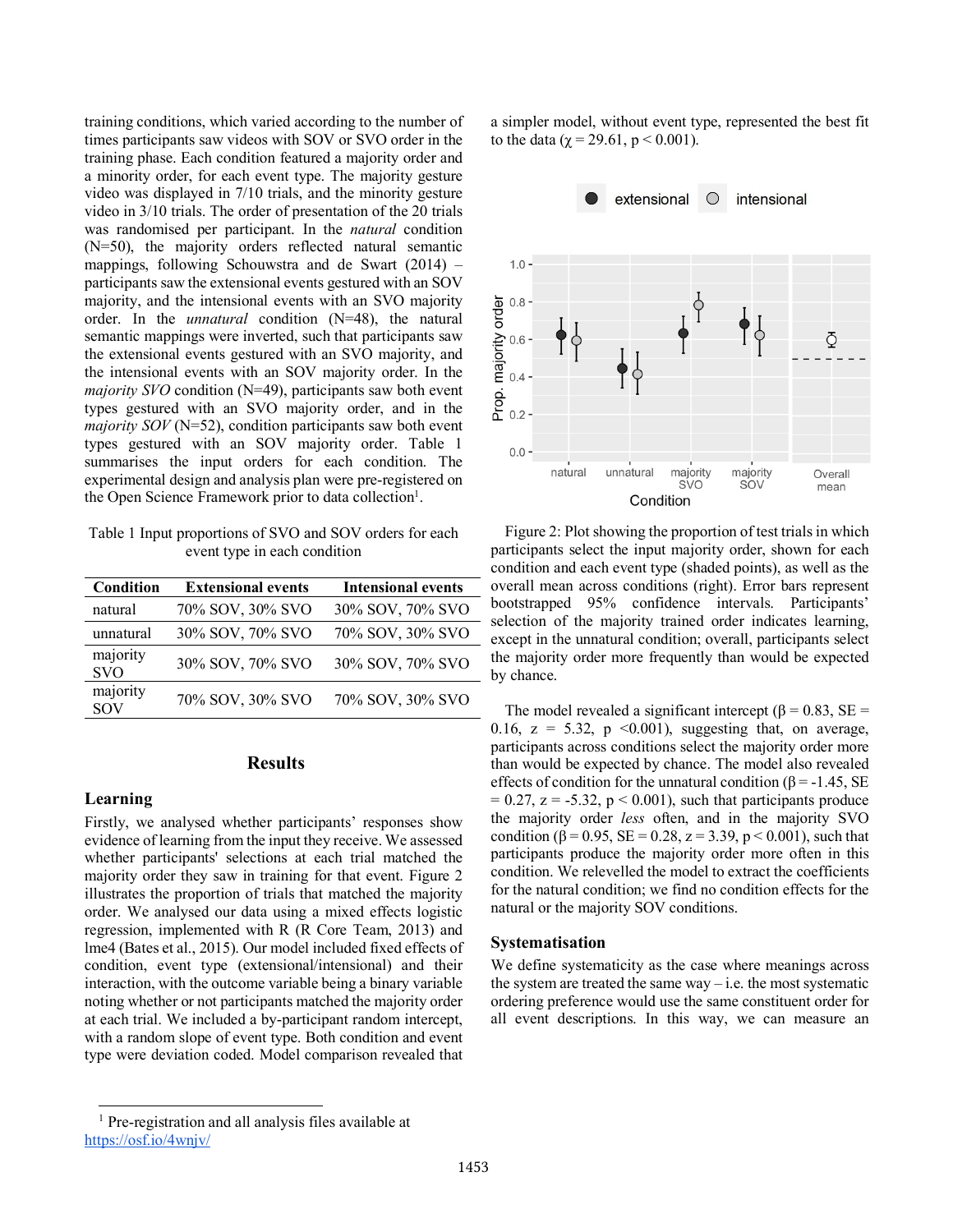increase in systematicity as a reduction in the variation across a system.



Figure 3: Plots showing mean change between training input and participant output for entropy (top) and conditional entropy (bottom), relating to systematisation and regularisation respectively. Error bars represent bootstrapped 95% confidence intervals. Both systematisation and regularisation arise from learning in this task.

Following Ferdinand et al. (2019), we quantify the variation in a system using Shannon entropy across meanings in each condition<sup>2</sup>, where the entropy  $(H)$  of a system is given as:

$$
H(V) = -\sum_{v_i \in V} p(v_i) \log_2 p(v_i)
$$

where, *V* is the set of variants (here SOV and SVO orders). For example, the natural and unnatural conditions both have an entropy value of 1 for the input that participants see in training because each order occurs in 50% of trials. We calculate the change in entropy between the input participants receive and the output they produce, to assess whether participants are biased to produce outputs that are more systematic than the input they receive.

Figure 3 (top) illustrates the mean entropy change in each condition and the confidence intervals around each condition mean. As the distribution of entropy values in our study is non-normal, our data do not meet the assumptions for the linear models that are often applied to entropy data. Instead, we calculated bootstrapped confidence intervals around the mean entropy change in each condition (shown in table 2), using the 'boot' package in R, generating 10,000 samples. We extracted 95% confidence intervals using the accelerated bias-corrected method (BCa), as recommended by Puth et al. (2015). We also calculated 95% confidence intervals around the differences in condition means using the same methods (table 3). None of the confidence intervals around condition means contain zero, suggesting a reliable reduction in entropy for all conditions. Similarly, confidence intervals around differences between conditions all contain zero, suggesting that we cannot reliably identify differences between conditions.

Table 2. Mean entropy change and 95% bootstrapped confidence intervals around the mean for each condition.

| Condition    | $\chi$  | Lower CI | Upper CI |
|--------------|---------|----------|----------|
| natural      | $-0.31$ | -0.43    | $-0.21$  |
| unnatural    | $-0.38$ | $-0.49$  | $-0.28$  |
| majority SVO | $-0.31$ | -0.42    | $-0.20$  |
| majority SOV | $-0.36$ | -0 46    | $-0.26$  |

Table 3. Mean difference in entropy change and 95% bootstrapped confidence intervals around the mean difference between conditions.

| Conditions    |           | Lower CI | Upper CI |
|---------------|-----------|----------|----------|
| $nat - unnat$ | 0 07      | $-0.08$  | 0.22     |
| $nat - SVO$   | $0.001\,$ | $-0.15$  | 0.16     |
| $nat - SOV$   | 0.05      | $-0.10$  | 0.20     |
| $unnat - SVO$ | $-0.07$   | $-0.22$  | 0.08     |
| $unnat - SOV$ | $-0.02$   | $-0.17$  | 0.13     |
| $SVO - SOV$   | ) 05      | $-0.10$  |          |

#### **Regularisation**

In contrast to systematisation, which reflects an increase in similarity in word order *across* categories, regularisation refers to a decrease in variability *within* a category. Accordingly, we measure regularisation as a drop in conditional entropy, which takes into account the probability of variants appearing in particular contexts. The conditional entropy of a system is given as

$$
H(V|C) = -\sum_{c_j \in C} p(c_j) \sum_{v_i \in V} p(v_i|c_j) log_2 p(v_i|c_j)
$$

the two orders as a majority order. All analysis files, including the pre-registered analysis, can be found at https://osf.io/4wnjv/ .

 <sup>2</sup> Note that this measure differs from the planned measure described in our pre-registration, which operationalised systematicity as the extent to which participants produced either of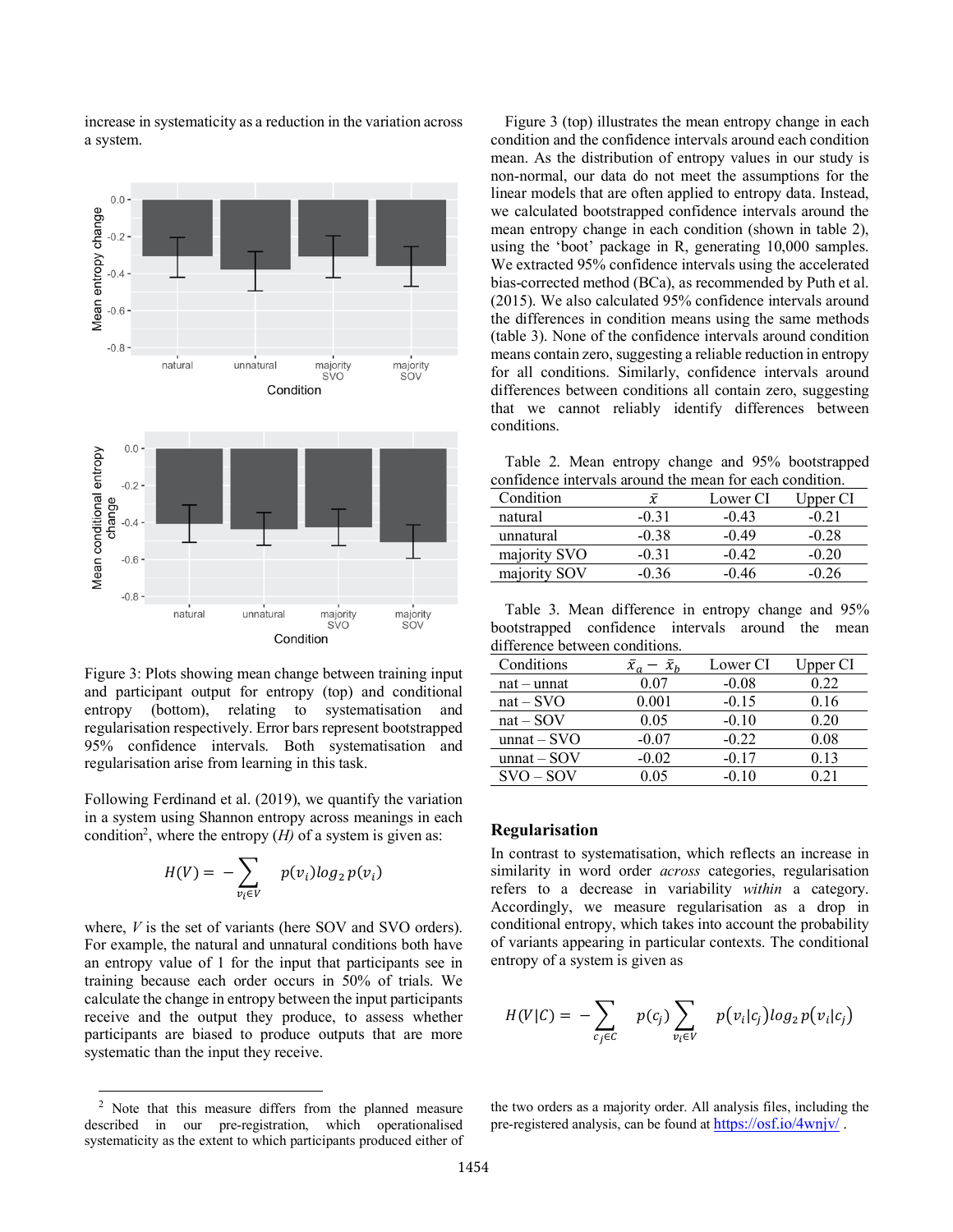where V is the set of variants (here SOV and SVO orders) and C is the set of contexts the variants appear in (here, our event types). We calculated the change in conditional entropy between the input participants received  $(H(V|C) = 0.88$  across all conditions) and the output they produced (illustrated in the bottom panel of figure 3). We calculated bootstrapped 95% confidence intervals around the mean for each condition (table 4), using the methods described for our systematisation measure above, as well as around the differences in condition means (table 5). Our findings suggest that conditional entropy reduces across conditions; we do not find reliable differences in conditional entropy change between conditions.

Table 4. Mean conditional entropy change and 95% bootstrapped confidence intervals around the mean for each condition.

| Condition    | x     | Lower CI | Upper CI |
|--------------|-------|----------|----------|
| natural      | -0 41 | $-0.51$  | -0.31    |
| unnatural    | -0 44 | $-0.52$  | $-0.35$  |
| majority SVO | -0 43 | $-0.52$  | -0.32    |
| majority SOV |       | -0.59    |          |

Table 5. Mean difference in conditional entropy change and 95% bootstrapped confidence intervals around the mean difference between conditions.

| Conditions    |          | Lower CI | Upper CI |
|---------------|----------|----------|----------|
| $nat - unnat$ | 0.03     | $-0.10$  | 0.17     |
| $nat - SVO$   | 0.02     | $-0.12$  | 0.16     |
| $nat - SOV$   | 0.10     | $-0.04$  | 0.23     |
| $unnat - SVO$ | $-0.01$  | $-0.14$  | 0 12     |
| $unnat - SOV$ | 0.07     | $-0.06$  | 0.20     |
| $SVO - SOV$   | $0.08\,$ | $-0.05$  |          |

#### **Naturalness**

Finally, we analysed whether participants across conditions show a bias in favour of natural ordering patterns. Figure 4 illustrates the proportion of trials where the selected order matches the expected natural order (extensional = SOV, intensional = SVO). We ran a logistic mixed effects model on the binary variable noting whether selected order matched natural order, with a model structure identical to that described above for learning. Model comparison revealed that the full model (with the interaction term) represented the best fit in this case ( $\chi$  = 34.6, p < 0.001).

Analysis of the model results shows a significant intercept ( $\beta$  = 0.62, SE = 0.11, 5.52, p < 0.001), indicating that, on average, participants selected the natural order more often than we would expect by chance (note that collapsed across conditions, natural order occurred 50% of the time). The model revealed no significant main effects, but did show significant interactions between event type and the two majority order conditions. The interaction between event type and majority SVO condition ( $\beta$  = 3.64, SE = 0.71, z = 5.16, p  $\leq 0.001$ ), suggests that natural order is used more often for intensional events, where natural order is consistent with the

majority. Conversely, the interaction between event type and the majority SOV condition ( $\beta$  = -2.99, 0.68, -4.40, p < 0.001), suggests that the preference for natural order is lower for intensional events, where it conflicts with the input majority.

Figure 4: Plot showing the proportion of test trials in which



participants select the natural order, shown for each condition and each event type (shaded points), as well as the overall mean (right). Error bars represent bootstrapped 95% confidence intervals. Overall, participants select the natural order more frequently than would be expected by chance.

#### **Discussion**

We have presented a study that investigates whether biases present during the improvisation of gestural signals persist during learning, further extending ALL research on regularisation to the manual modality.

Firstly, we have shown that participants are able to learn from gestural input in an online ALL experiment, with a similar design to studies focussing on written and spoken language. Participants select orders in testing that closely reflect the majority orders they received in their training input, with the exception of the unnatural condition. Notably, we see that participants in the unnatural condition, where the input orders should be in conflict with a bias for naturalness and a bias for systematisation, do not reproduce very well the ordering patterns seen in training. We also find overproduction of the majority order for the majority SVO condition, which may reflect biases from our participants' native language, English – however, it is not the case that across conditions participants overproduce SVO, only when SVO occurs in the majority in the input.

We also find that participants' outputs differ from their training input in several ways. Firstly, participants across conditions show a tendency to systematise from the input, reflected in the change in Shannon entropy between the training input and participants' output, such that ordering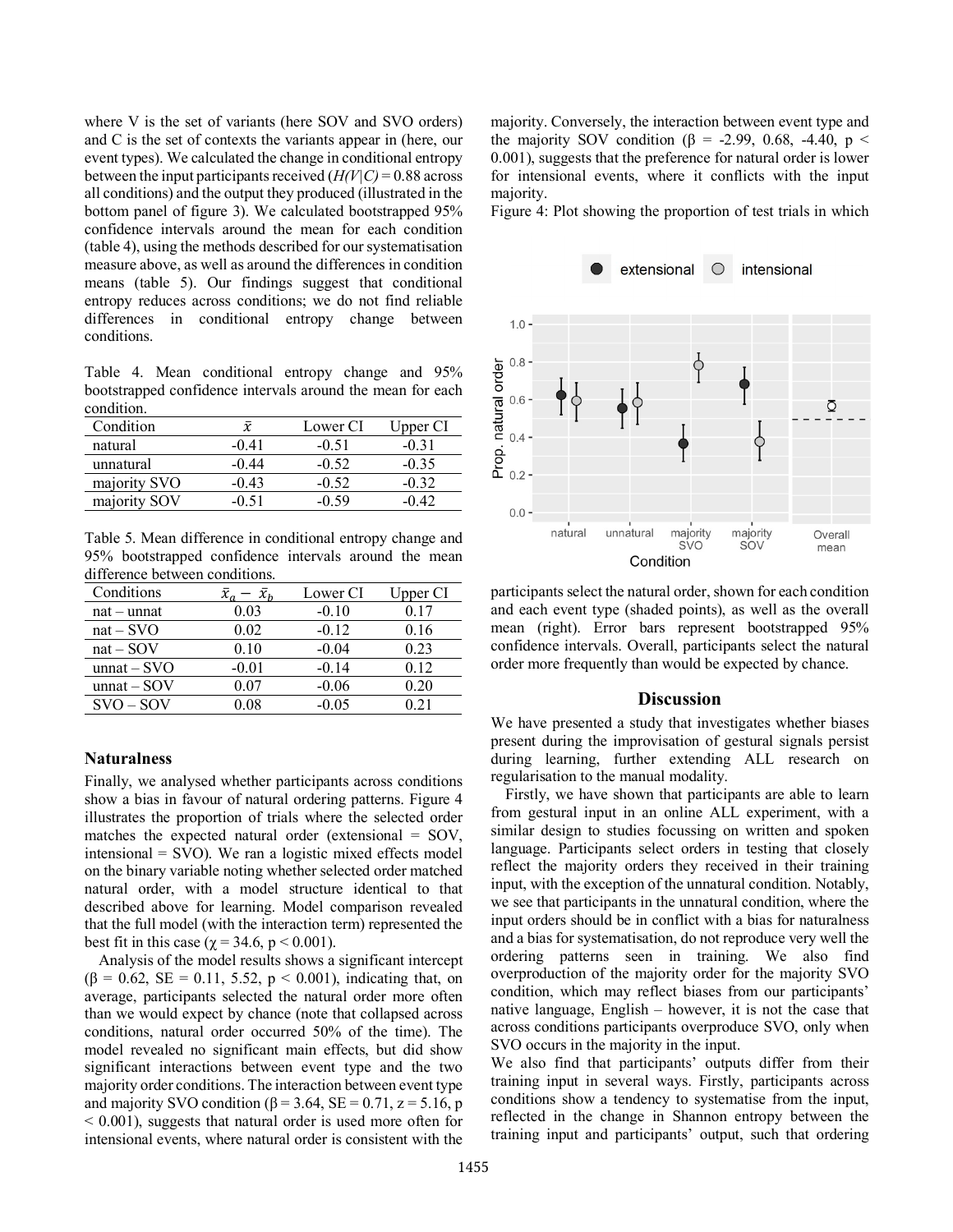preferences across event types become more similar. This possibly reflects a general bias for simplicity (Culbertson & Kirby, 2016), where the simplest system would be one in which all events are represented with a single order (i.e. either SOV or SVO).

Consistent with Ferdinand et al. (2019), we find that participant's outputs show regularisation of the training input, evidenced through a reduction in conditional entropy between input and output. Importantly, the extent of this regularisation is consistent with the linguistic task reported by Ferdinand et al. (2019), showing substantially more regularisation than their non-linguistic task (regularising on average 0.36 bits in the linguistic task compared to 0.17 bits in the non-linguistic task). This finding suggests that participants learn in a silent gesture task in a similar way to previous ALL tasks, focussed on learning in spoken languages. If these typical artificial language tasks are analogous to learning in spoken language, we suggest that our findings point to regularisation processes being highly similar across both spoken and signed languages.

Finally, a key question of this work was to understand whether the same bias for natural ordering patterns that we see in improvisation tasks (Christensen et al., 2016; Goldin-Meadow et al., 2008; Schouwstra & de Swart, 2014) is also present during learning. Our results suggest that it is. Participants reproduce and even extend natural ordering patterns in their output. In particular, in the unnatural condition, where the input orders appear to be dispreferred (as evidenced from the learning results), participants' output actually shows a similar proportion of natural orders to the natural condition, despite the input being the inverse. This overall preference for natural orders may explain why we can see similar ordering patterns, where word/sign order is conditioned on event, type in natural sign languages such as Libras and NSL (Flaherty et al., 2018; Napoli et al., 2017), and not just in improvised gesture.

One open question is to what extent we expect this semantically conditioned ordering pattern to persist, given that such a distinction has not been found in the majority of the world's languages. Indeed, systematic ordering patterns, where languages tend to use a single word order independent of event type, appears to be the norm. To date, semantically conditioned ordering patterns of the kind studied here have only been reported in two sign languages, and a number of factors may make the appearance of these orders in sign versus spoken languages more likely, such as age of the language, community structure (Meir et al., 2005) and iconicity (Christensen et al., 2016; Hall et al., 2013). Future work should look at the factors that influence competition between naturally conditioned and systematic, *un*conditioned order as a language continues to evolve.

#### **References**

- Bates, D., Bolker, B., Machler, M., & Walker, S. C. (2015). Fitting Linear Mixed-Effects Models Using lme4. *Journal of Statistical Software*, *67*(1), 1–48.
- Christensen, P., Fusaroli, R., & Tylén, K. (2016).

Environmental constraints shaping constituent order in emerging communication systems: Structural iconicity, interactive alignment and conventionalization. *Cognition*, *146*, 67–80.

- Culbertson, J., & Kirby, S. (2016). Simplicity and Specificity in Language: Domain-General Biases Have Domain-Specific Effects. *Frontiers in Psychology*, *6*, 1–11.
- Culbertson, J., Smolensky, P., & Legendre, G. (2012). Learning biases predict a word order universal. *Cognition*, *122*(3), 306–329.
- Dryer, M. S. (2013). Order of Subject, Object and Verb. In M. S. Dryer & M. Haspelmath (Eds.), *The World Atlas of Language Structures Online*. Max Planck Institute for Evolutionary Anthropology. https://wals.info/chapter/81
- Fedzechkina, M., Jaeger, T. F., & Newport, E. L. (2012). Language learners restructure their input to facilitate efficient communication. *PNAS*, *109*(44), 17897–17902.
- Ferdinand, V., Kirby, S., & Smith, K. (2019). The cognitive roots of regularization in language. *Cognition*, *184*, 53–68.
- Flaherty, M., Schouwstra, M., & Goldin-Meadow, S. (2018). Do we see word order patterns from silent gesture studies in a new natural language? In C. Cuskley, M. Flaherty, H. Little, L. McCrohon, A. Ravignani, & T. Verhoef (Eds.), *The Evolution of Language: Proceedings of the 12th International Conference (EVOLANGXII)*. NCU Press.
- Gibson, E., Piantadosi, S. T., Brink, K., Bergen, L., Lim, E., & Saxe, R. (2013). A Noisy-Channel Account of Crosslinguistic Word-Order Variation. *Psychological Science*, *24*(7), 1079–1088.
- Goldin-Meadow, S., So, W. C., Ozyürek, A., & Mylander, C. (2008). The natural order of events: How speakers of different languages represent events nonverbally. *PNAS*, *105*(27), 9163–9168.
- Hall, M. L., Mayberry, R. I., & Ferreira, V. S. (2013). Cognitive constraints on constituent order: Evidence from elicited pantomime. *Cognition*, *129*(1), 1–17.
- Hudson Kam, C. L., & Newport, E. (2005). Regularizing Unpredictable Variation: The Roles of Adult and Child Learners in Language Formation and Change. *Language Learning and Development*, *1*(2), 151–195.
- Meir, Irit, Israel Assaf, Wendy Sandler, Carol Padden, and Mark Aronoff. 'The Influence of Community on Language Structure'. *Linguistic Variation* 12, no. 2 (2005): 247–91.
- Meir, I., Aronoff, M., Börstell, C., Hwang, S., Ilkbasaran, D., Kastner, I., Lifshitz, A., Basat, B., Padden, C., & Sandler, W. (2014). The effect of being human and the basis of grammatical word order. *Cognition*, *158*(April), 1–40.
- Napoli, D. J., Spence, R. S., & Quadros, R. M. de. (2017). Influence of predicate sense on word order in sign languages: Intensional and extensional verbs. *Language*, *93*(3), 641–670.
- Napoli, D. J., & Sutton-Spence, R. (2014). Order of the major constituents in sign languages: Implications for all language. *Frontiers in Psychology*, *5*, 1–18.
- Puth, M.-T., Neuhäuser, M., & Ruxton, G. D. (2015). On the variety of methods for calculating confidence intervals by bootstrapping. *Journal of Animal Ecology*, *84*(4), 892–897.